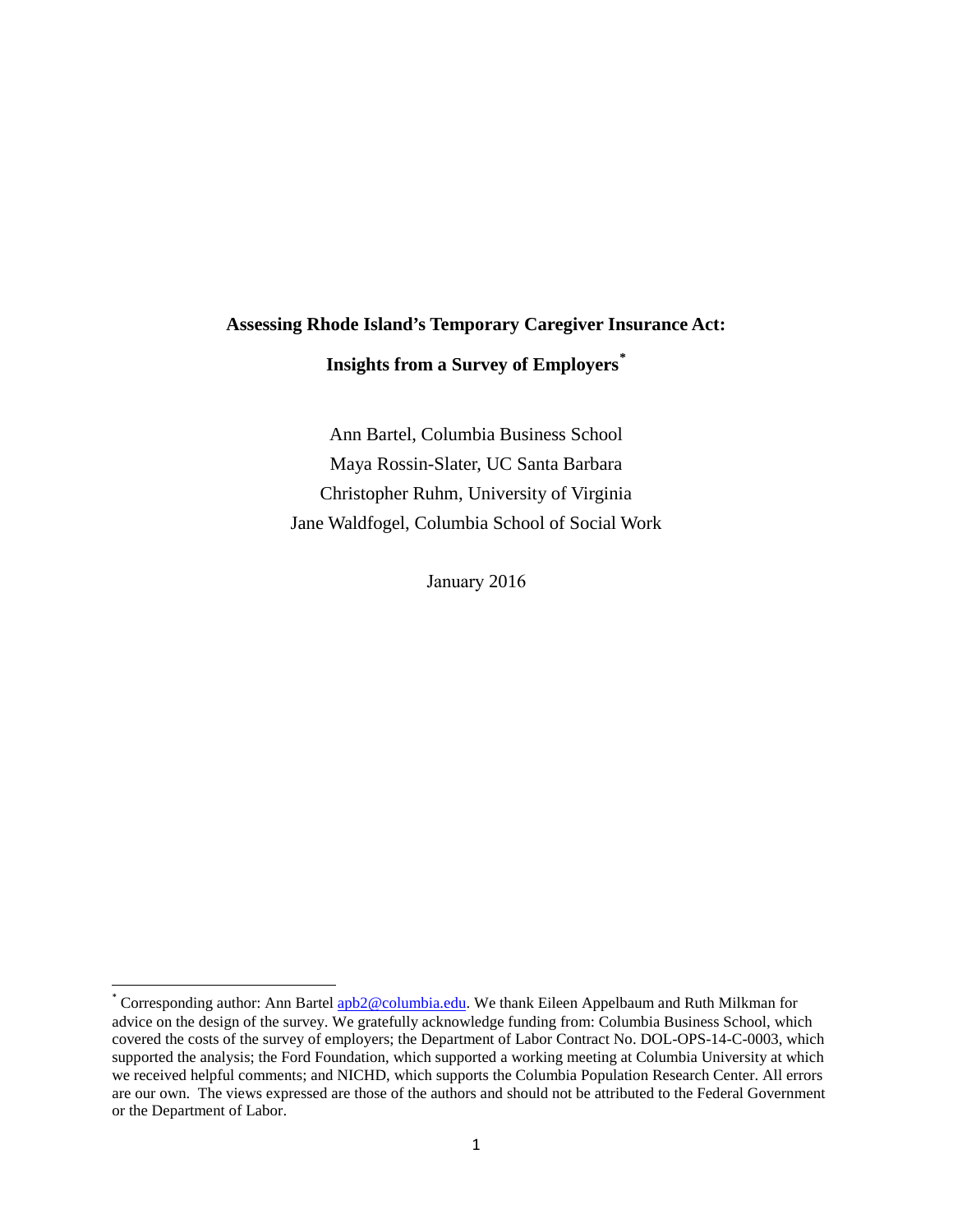#### Abstract

This report provides new evidence on Rhode Island's Temporary Caregiver Insurance (TCI) law, which took effect in January 2014, based on a survey of small and medium-sized businesses in the food services and manufacturing sectors in Rhode Island, Connecticut, and Massachusetts that we carried out in December 2013 (just before the law came into effect) and in January/February 2015 (one year after the law came into effect). We collected information about firm characteristics and productivity, employee life events and work flow, and employerprovided benefits. Comparing Rhode Island employers pre-and post-law to Massachusetts and Connecticut employers over the same time period, we found little evidence of significant impacts of the law on employers (although we note that the sample size for these estimates was small; 104 employers in Rhode Island, and 133 in the other two states combined). We also asked Rhode Island employers directly about their views towards TCI one year after it came into effect and found that a majority of the 213 Rhode Island employers interviewed in 2015 support the new law. Thus, our results suggest that laws like Rhode Island's TCI may not have significant impacts on small and medium-sized employers and could garner support by such employers once they have experienced them.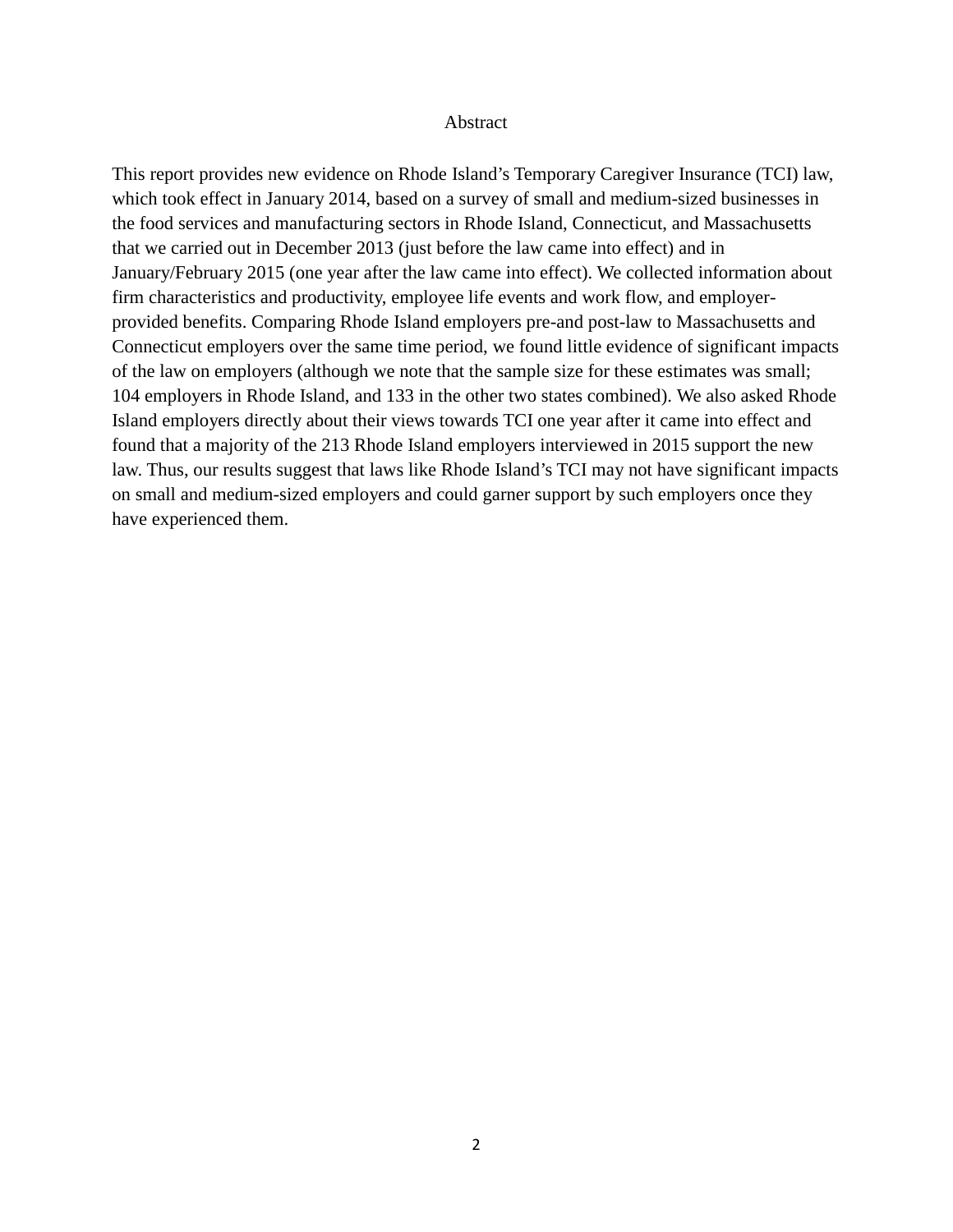In January 2014, Rhode Island became the third state in the nation (after California and New Jersey) to implement a paid family leave law. Rhode Island's law, the Temporary Caregiver Insurance (TCI) Act, provides up to four weeks of paid leave to employees who need to take time off work to bond with a newborn, adopted child, or foster child or to take care of a seriously ill child, spouse, partner, parent, parent-in-law, or grandparent. Funded through payroll contributions by employees, TCI leave is job-protected and paid as a percentage of the employee's prior earnings, with a maximum benefit that is \$795/week as of December 2015.

As other states around the nation consider similar laws, an open question is what impact these types of programs might have on employers, and particularly small businesses, which sometimes are exempt from such legislation (as is the case, for example, with the federal Family and Medical Leave Act, FMLA). How are these firms affected by paid family leave legislation? And how do they view such laws?

To answer these questions, we surveyed a sample of small and medium-sized businesses with 10- 99 employees in Rhode Island, both before and after the TCI law came into effect. We focused on small and medium-sized firms because less is known about their experiences with paid leave and because they might face more challenges dealing with employee absences than would larger firms. We focused on firms in two specific sectors, food services and manufacturing, because these sectors contain relatively large numbers of small and medium-sized employers in our treatment and comparison states. Our before- and after-design provides evidence on whether any outcomes changed for firms after the implementation of RI's law in January 2014. Since other factors may have changed over that time period as well, we also surveyed firms in two "control" states (Massachusetts and Connecticut). These states are adjacent to Rhode Island, and have similar labor markets and demographics, and thus provide information about how outcomes might have changed during this time period for Rhode Island firms in the absence of the law.

This report provides a brief overview of our data and methods, and main results. We provide further information about our survey instrument in Appendix 1 and about our sample and survey methods in Appendix 2.

#### **Data and methods**

At baseline (December 2013), we surveyed a representative sample of food service and manufacturing establishments with 10-99 employees. The sample was drawn from Rhode Island and neighboring counties in Massachusetts (Worcester, Norfolk, Bristol, and Barnstable) and Connecticut (New London, Windham, Tolland, and Middlesex). A total of 414 establishments responded (212 in Rhode Island, 155 in Massachusetts, and 47 in Connecticut); this represents an 11% completion rate (i.e. 414 establishments out of a total of 3776 attempted).

At follow-up (January and February 2015), we attempted to contact all 414 establishments that had responded to the 2013 survey; of these we received 237 responses (a 57% response rate; 104 from Rhode Island, and 133 from Massachusetts and Connecticut). We also surveyed 232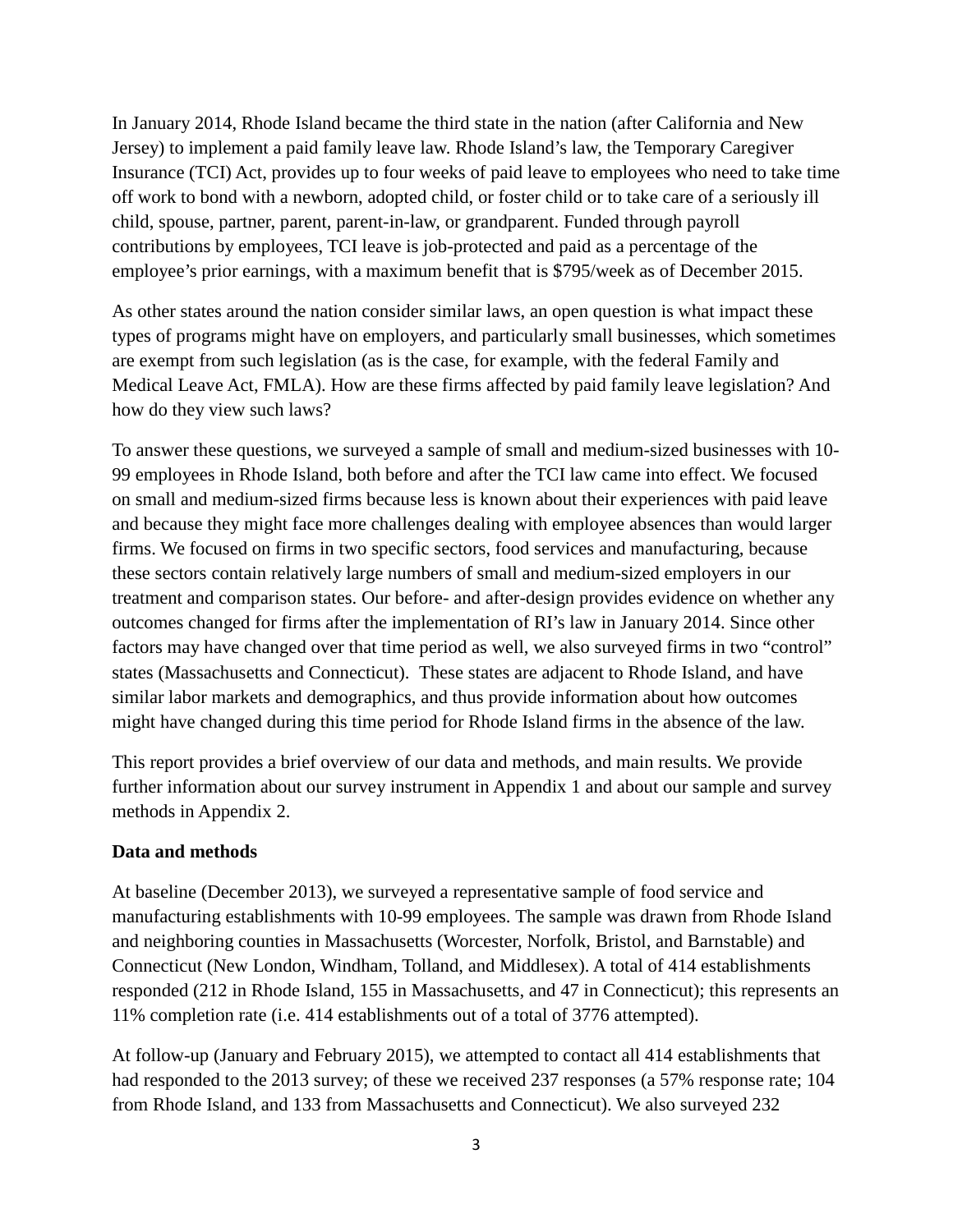additional establishments that were not in the 2013 survey (representing an 8% completion rate; 121 from Rhode Island, and 111 from Massachusetts and Connecticut). (See Appendix 1 for further details).

Our survey covered four major domains: characteristics of firms and their reports of productivity and related metrics; employee life events and work flow; company benefits and policies; and, for Rhode Island firms in the follow-up survey, views toward TCI (see Appendix 2 for details).

### **Results**

Unless otherwise noted, our analyses focus on the panel of firms present at both baseline and follow-up (N=237; 102 in Rhode Island and 130 in Massachusetts and Connecticut; sample size for specific questions is lower, ranging from 202 to 232, due to item non-response). We looked at changes over time for employers in Rhode Island, as compared to employers in the other states. Overall, as detailed below, we found few significant effects of TCI on employers in Rhode Island.

### Characteristics of firms and reported productivity and related metrics

Our sample included small and medium-sized firms. In Rhode Island, one third of the sample had 10 to 19 employees, about 45% had 20 to 49 employees, and 22% had 50 to 99 employees. Overall, two-thirds of the firms were from the manufacturing sector, with the remaining onethird from food services (and these distributions did not vary substantially by firm size). The distributions in the two control states were similar, and there were no significant changes over time (or differences across states in changes) in firm characteristics.

We did not find any significant changes over time (or differences across states in changes) in employers' reports about productivity or related metrics such as their perceptions of employee morale, cooperation, or attendance, although we note that our relatively small sample sizes limit the statistical power to detect such differences.

### Employee life events and work flow

Very few respondents were able to tell us about the last female employee at their firm who had a child and how that event was handled. Among those who did (a total of 56 in Rhode Island, and 71 in the other two states), we did not find significant changes over time (or differences across states in changes).

### Company benefits and policies

Overall, we did not find significant differences in company benefits and policies comparing the change over time among Rhode Island employers with the change among employers in the other two states.

### Views toward TCI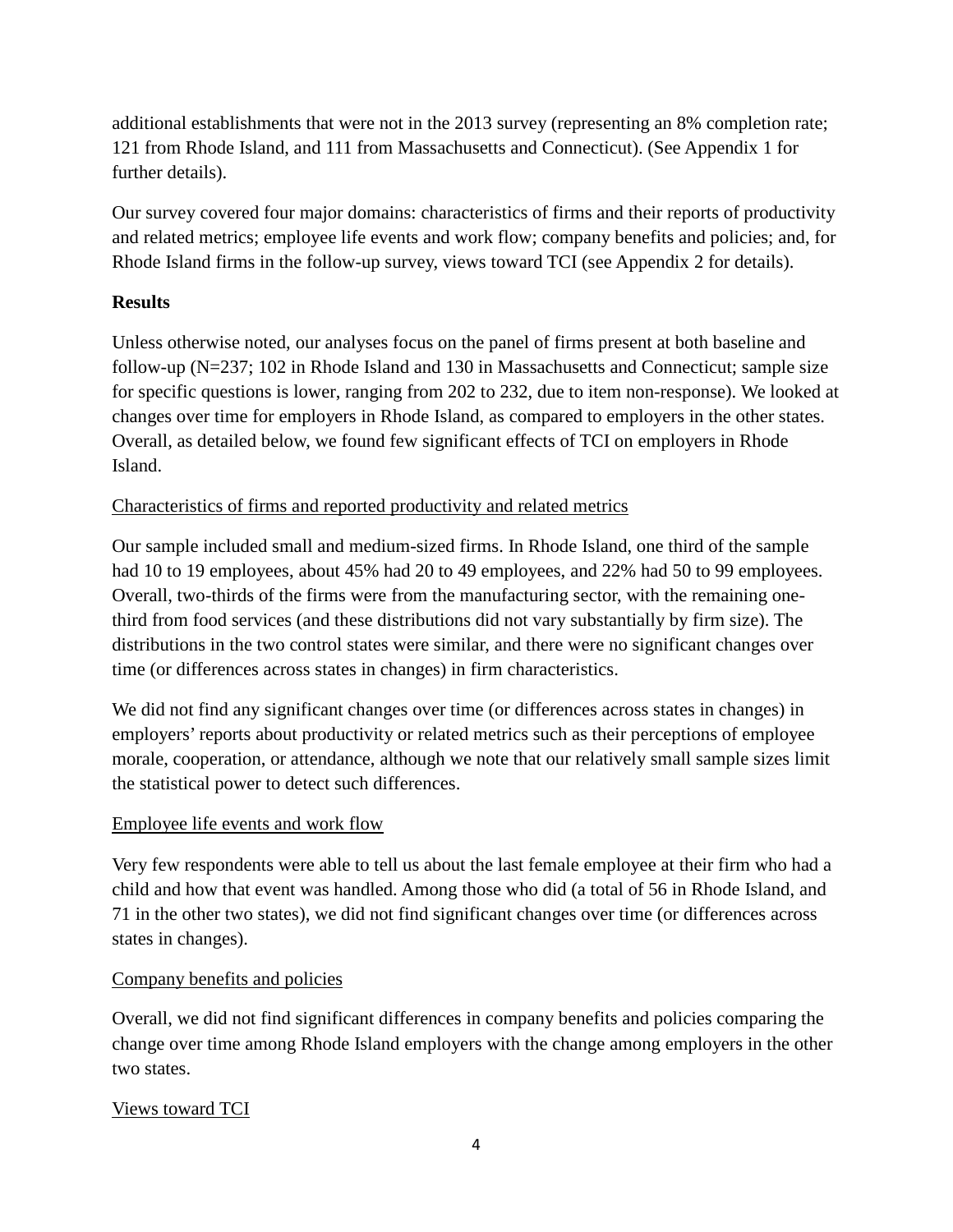We asked all the Rhode Island firms in our sample in 2015 ( $N=223$  (102 present at both survey waves, and 121 added at follow-up wave), of which 213 responded to this question) about their views of the TCI program. A majority (61%) of these Rhode Island employers - surveyed in early 2015, one year after the law came into effect - said they were either strongly or somewhat in favor of the TCI program (Figure 1). An additional 15% said they were neither in favor nor opposed, leaving just under one-quarter (24%) who either somewhat or strongly opposed the program.

While the share favoring the law was greatest among the larger firms in our sample (76% in firms with 50 to 99 employees), a majority supported the law even in the smaller firms (56% in firms with 10 to 19 employees, and 59% in firms with 20 to 49 employees) (Figure 2).

### **Conclusion**

Overall, we found few significant effects of Rhode Island's TCI program on employers. In particular, we asked about productivity and a host of related metrics, but found no evidence that the law had any significant effects. We note however that the relatively small size of our sample limited our power to detect significant effects.

Asking RI employers directly about their views on the TCI program one year after it took effect, we found that a majority (61%) favor TCI (with 15% neutral, and 24% opposed). Support was more widespread among the larger firms (those with 50-99 employees), but even in the smaller firms in our sample (those with 10-19 employees, or 20-49), a majority favored the program.

These results are broadly consistent with those from prior research by Ruth Milkman and Eileen Appelbaum (2013) in California, the first state to implement paid family leave (see also Bartel et al., 2014 for a review of research on California's law). Milkman and Appelbaum (2013) found that California's paid family leave program had few significant effects on employers and our results are consistent with those findings. Importantly, our results from Rhode Island arealso suggestive of employer support for paid family leave laws. At a time when additional states are considering such policies, this is surely good news.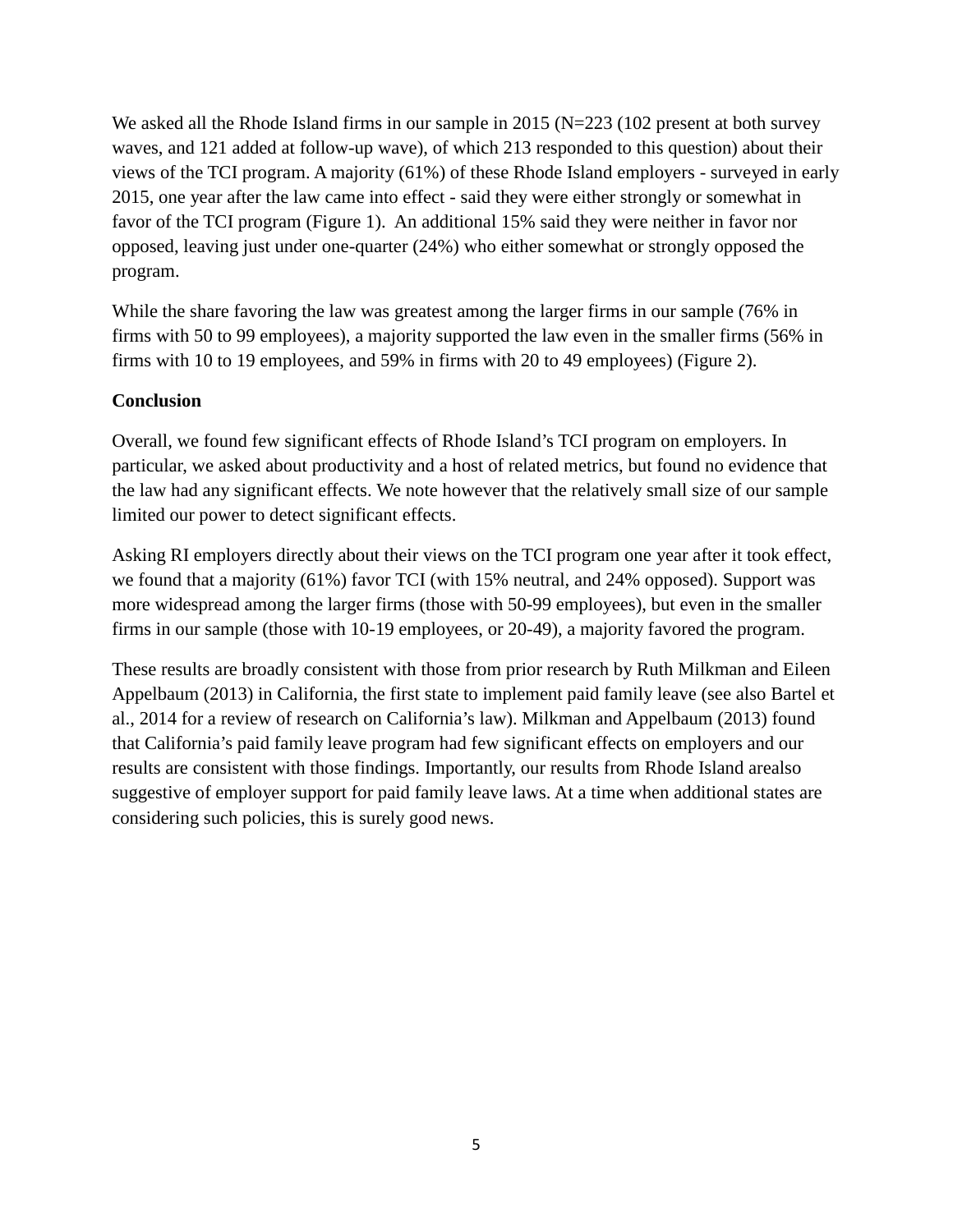## **References**

Bartel, Ann, Charles Baum, Maya Rossin-Slater, Christopher Ruhm, and Jane Waldfogel (2014). "California's Paid Family Leave Law: Lessons from the First Decade." Available from: [https://www.dol.gov/asp/evaluation/reports/PaidLeaveDeliverable.pdf.](https://www.dol.gov/asp/evaluation/reports/PaidLeaveDeliverable.pdf)

Milkman, Ruth and Eileen Appelbaum (2013). *Unfinished Business: Paid Family Leave in California and the Future of U.S. Work-Family Policy.* Ithaca, NY: ILR Press.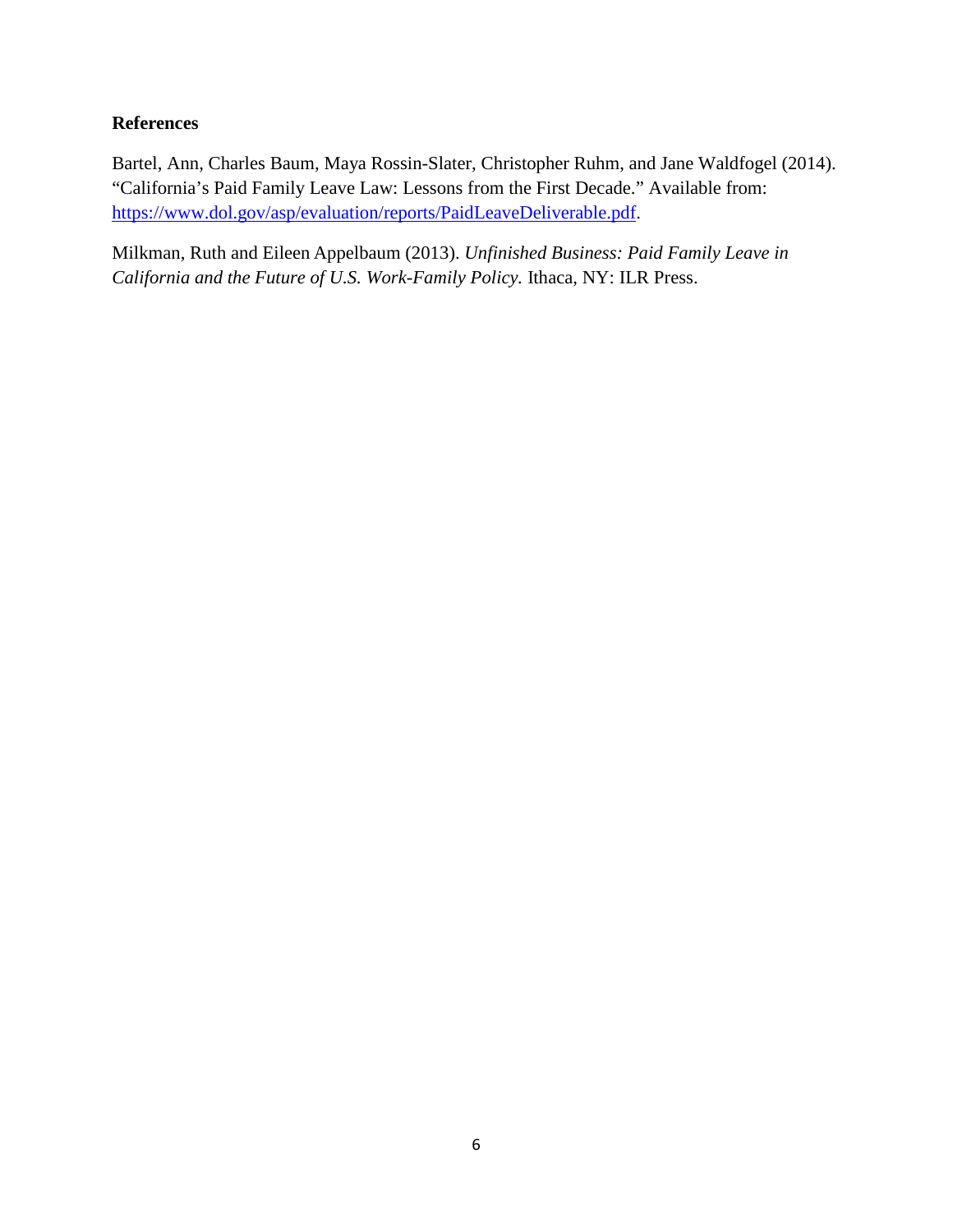

**Figure 1- RI Employers' Views toward TCI (N=213)**

**Figure 2 – RI Employers' Views toward TCI, by firm size (N=213)** 

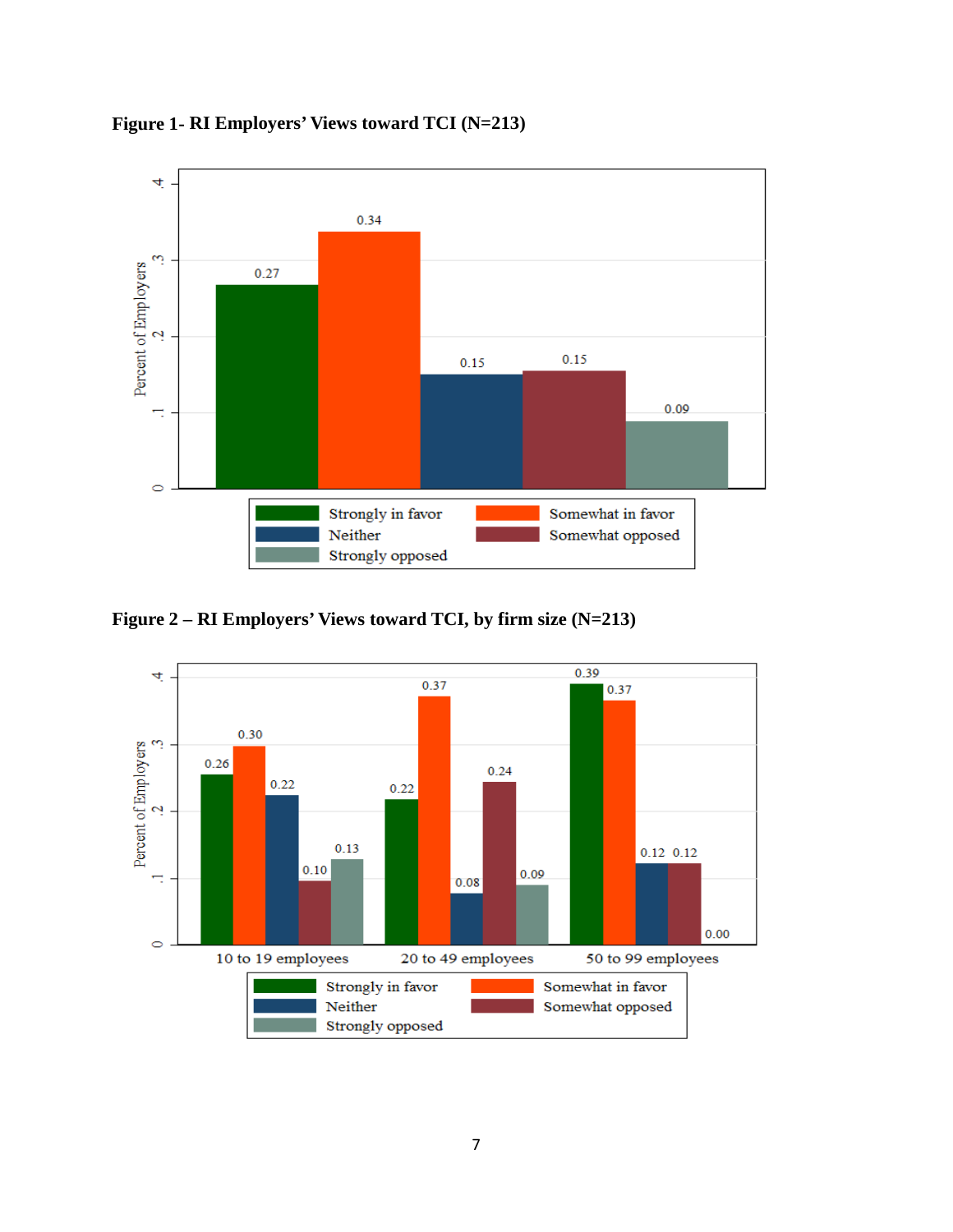### **Appendix 1: Overview of Survey Questions**

### **Part A – Firm characteristics and reported productivity and related metrics**

Number of employees, percent part-time, annual quit rate

Reported productivity and related metrics (1-5 scales for the following outcome measures):

How would you rate your employees in terms of their:

- Morale, Ability to cooperate to get the job done, Productivity, Attendance

How easy or difficult is it for you to accomplish each of the following?

- Coordinate the work schedules of your employees to ensure the smooth operation of your activities
- Deal with employee absences when ensuring the smooth operation of your activities

### **Part B – Employee life events and work flow**

Think about the last FEMALE (MALE) employee who gave birth to or adopted a child in the PAST YEAR

What occurred (e.g. leave taken/not taken; whether currently employed; terminated employment)

If leave taken,

What type? Received any pay, and if so, source? Duration of leave How work was covered while employee on leave How easy or difficult to arrange this coverage

### **Part C – Employer-provided benefits**

Does establishment offer paid sick days, paid vacation days, paid personal days, paid holidays, employer-paid or subsidized disability leave, employer-paid family or maternity leave?

Does FMLA apply at your establishment?

Parental Leave

Does establishment offer paid or unpaid leave? Maximum amount of leave allowed Can paid sick, vacation, or personal leave be used for parental leave? Any other type of pay offered to employees during parental leaves? Employees guaranteed the same or equivalent job upon returning from parental leave?

### **Part D – Views of TCI program**

For RI Firms in follow-up (2015) survey:

"Are you in favor or opposed to the Temporary Caregiver Insurance Program?"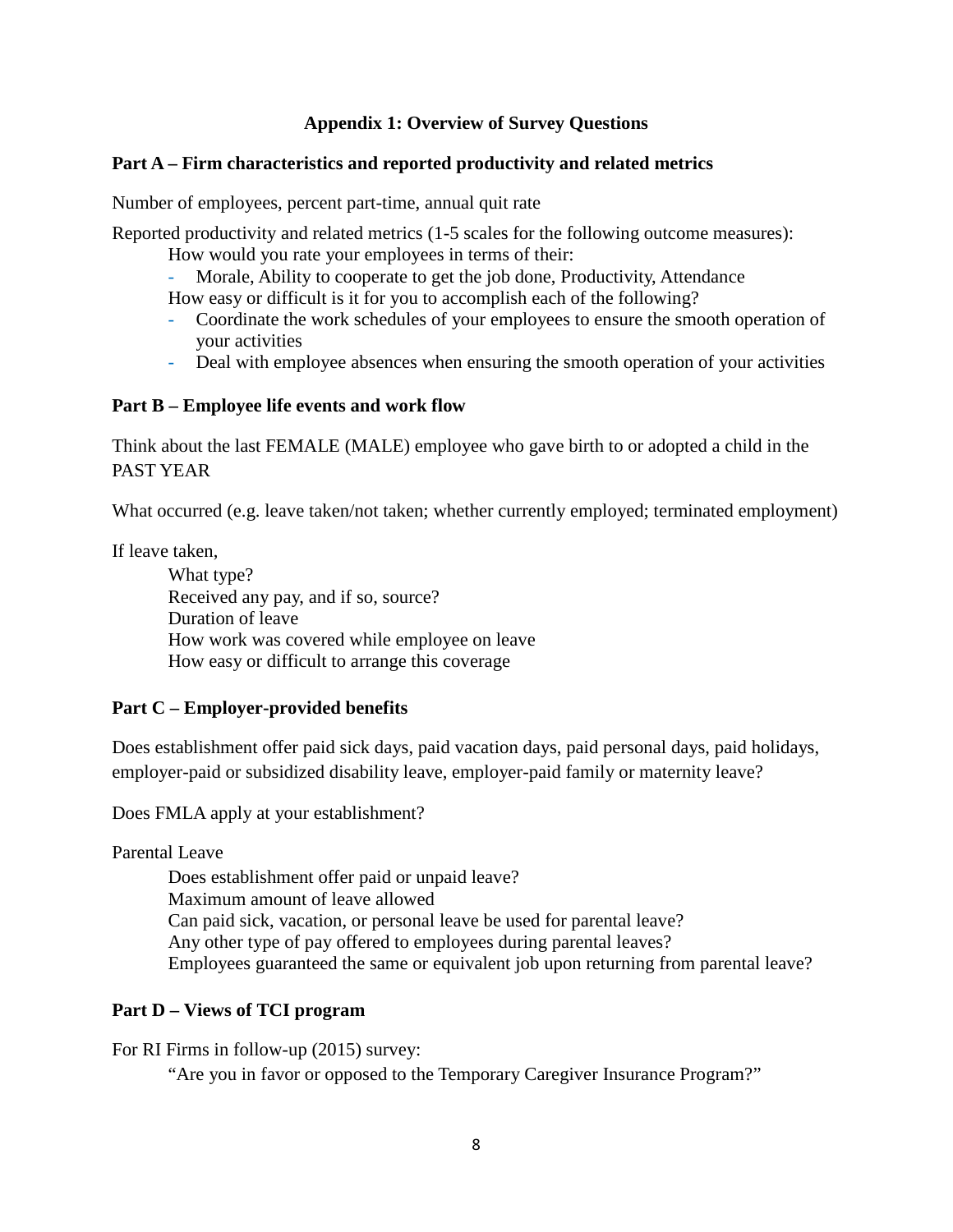### **Appendix 2: Overview of Sample and Survey Methods**

### **Year I - 2013**

Data collection for the Employer Experiences with Family Leave research study was a mixed mode approach using both web-based and telephone data collection methods. Web-based was the primary mode of data collection with telephone used for businesses without electronic contact information and for businesses that did not responds to multiple requests to complete the survey electronically.

The research population for this study was all manufacturing establishments (NAICS codes 311111 – 339999) and food service establishments (NAICS codes 722511 and 722513) in the State of Rhode Island and in the counties of Worcester, Norfolk, Bristol, and Barnstable in the State of Massachusetts and the counties of New London, Windham, Tolland, and Middlesex in Connecticut with 10-99 employees.

The universe of businesses falling within these study parameters was purchased from Survey Sampling, Inc. The listing of businesses provided by Survey Sampling included the business name, main contact person, mailing address, NAICS code, employee size code.

All businesses were sent a pre-notification letter informing them of the purpose of the study, what the results would be used for, their roles and rights as a participant in research, and a link and passcode to complete the survey on-line.

The database of businesses provided through Survey Sampling, Inc. did not include electronic contact information for the business. Staff of the Office for Survey Research through internet searching obtained electronic contact information for a majority of the businesses. Businesses without electronic contact information were moved to the telephone data collection mode.

The pre-notification letter was mailed to all businesses on November 14, 2013. Respondents were offered a \$5 gift card from either Starbucks or CVS as a way of thanking them for taking the time to participate in the research. Approximately one week later, all businesses with electronic contact information were sent an email inviting them to participate. Business that did not respond to the initial email invitation (or subsequent email reminders) were sent reminder emails weekly until the end of data collection. If businesses did not respond electronically after three electronic contacts, they were moved to the telephone data collection mode.

Data collection officially ended on December 31, 2013, as the new law regarding employer paid leave went into effect on January 1, 2014, in Rhode Island. Exceptions to this deadline were made for business who had started the survey prior to December 31, 2013, or had indicated a strong willingness to complete the survey after the holiday season concluded.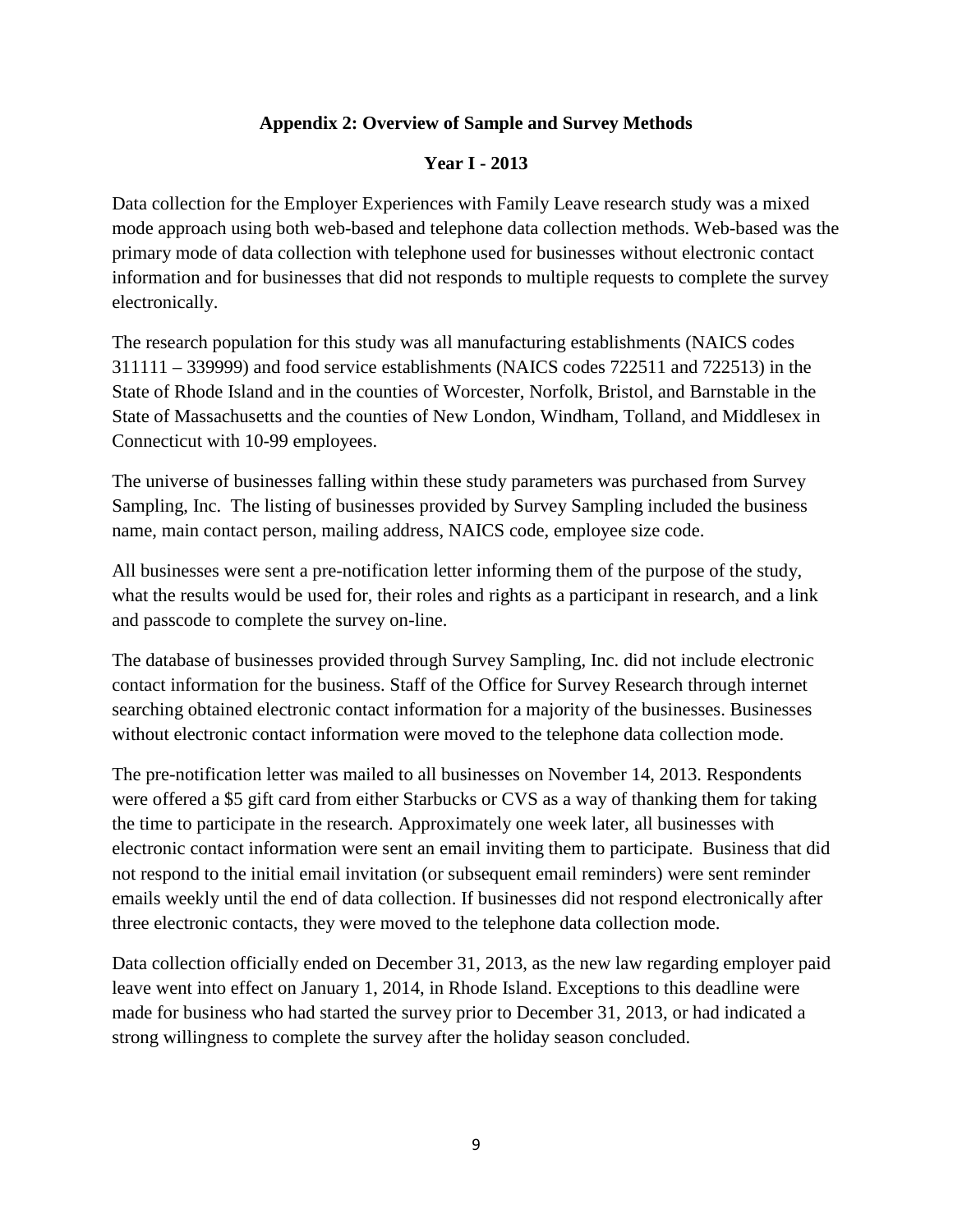The original research design was to collect data from 250 establishments in Rhode Island and 125 from establishments in Massachusetts and 125 in Connecticut. Table 1 shows the final number of completed surveys by industry across the three data collection sites for Year I.

|                      | Completed    | 2013<br>Attempted  |       |                 |                    |       |
|----------------------|--------------|--------------------|-------|-----------------|--------------------|-------|
|                      | Food Service | Manu-<br>facturing | Total | Food<br>Service | Manu-<br>facturing | Total |
| Rhode Island         | 62           | 150                | 212   | 377             | 751                | 1128  |
| <b>Massachusetts</b> | 37           | 118                | 155   | 769             | 1129               | 1898  |
| Connecticut          | 20           | 27                 | 47    | 230             | 520                | 750   |
| TOTAL                | 119          | 295                | 414   | 1376            | 2400               | 3776  |

**Table 1. Number of Completed and Attempted Surveys by Industry and State: Year 1 (2013)** 

The data collection period for Year I was November 14, 2013 through January 8, 2014. The overall completion rate for the study was 11.0%.

### **Year II - 2014**

The same data collection approach used to collect data in Year I was used for Year II – webbased and telephone, with web-based being the main mode of data collection with telephone follow-up.

The research goal for Year II was to re-interview the businesses that completed the survey in 2013 and add a new cohort of businesses from each state. The goal was to complete an additional 200 from Rhode Island, and 100 from Massachusetts and 100 from Connecticut.

Using the same database of businesses that was obtained for Year I and because electronic contact information had already been gathered, all businesses participating inYear I were sent an email asking for their participation in the study. The initial email notifications were sent on November 12, 2014 and subsequent reminders were sent weekly.

Businesses without electronic contact information were moved to the telephone data collection mode. If businesses did not respond electronically after three electronic contacts, they were moved to the telephone data collection mode.

Data collection for Year II continued into January and February of 2015, due to the difficulty of reaching the number of completed interviews desired in each strata. Table 2 shows the final number of completed surveys by industry across the three data collection sites for Year I.